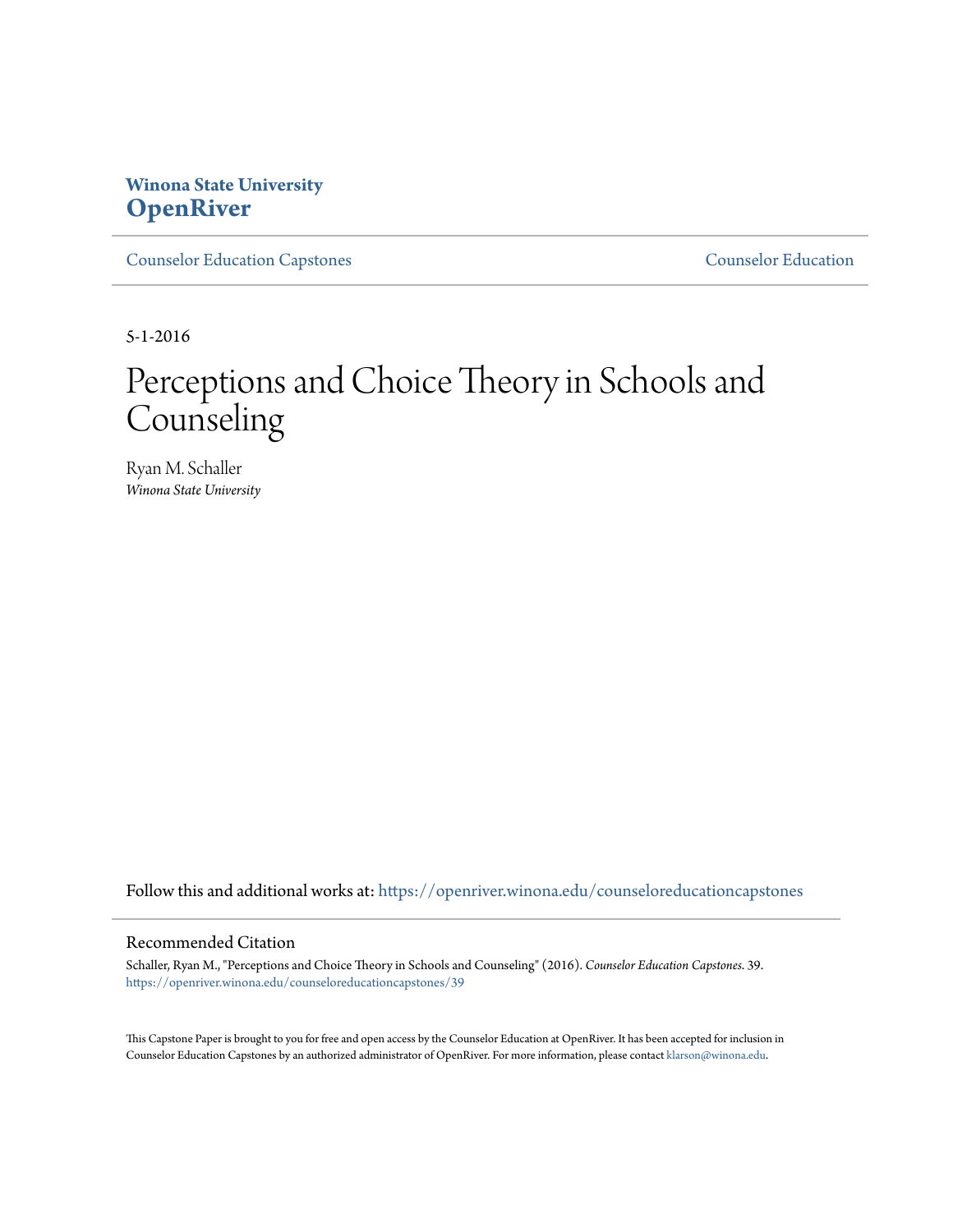# Running head: PERCEPTIONS AND CHOICE THEORY IN SCHOOLS AND COUNSELING

# PERCEPTIONS AND CHOICE THEORY IN SCHOOLS AND COUNSELING

Ryan M. Schaller

A Capstone Project submitted in partial fulfillment of the requirements for the Master of Science Degree in Counselor Education at Winona State University

Spring 2016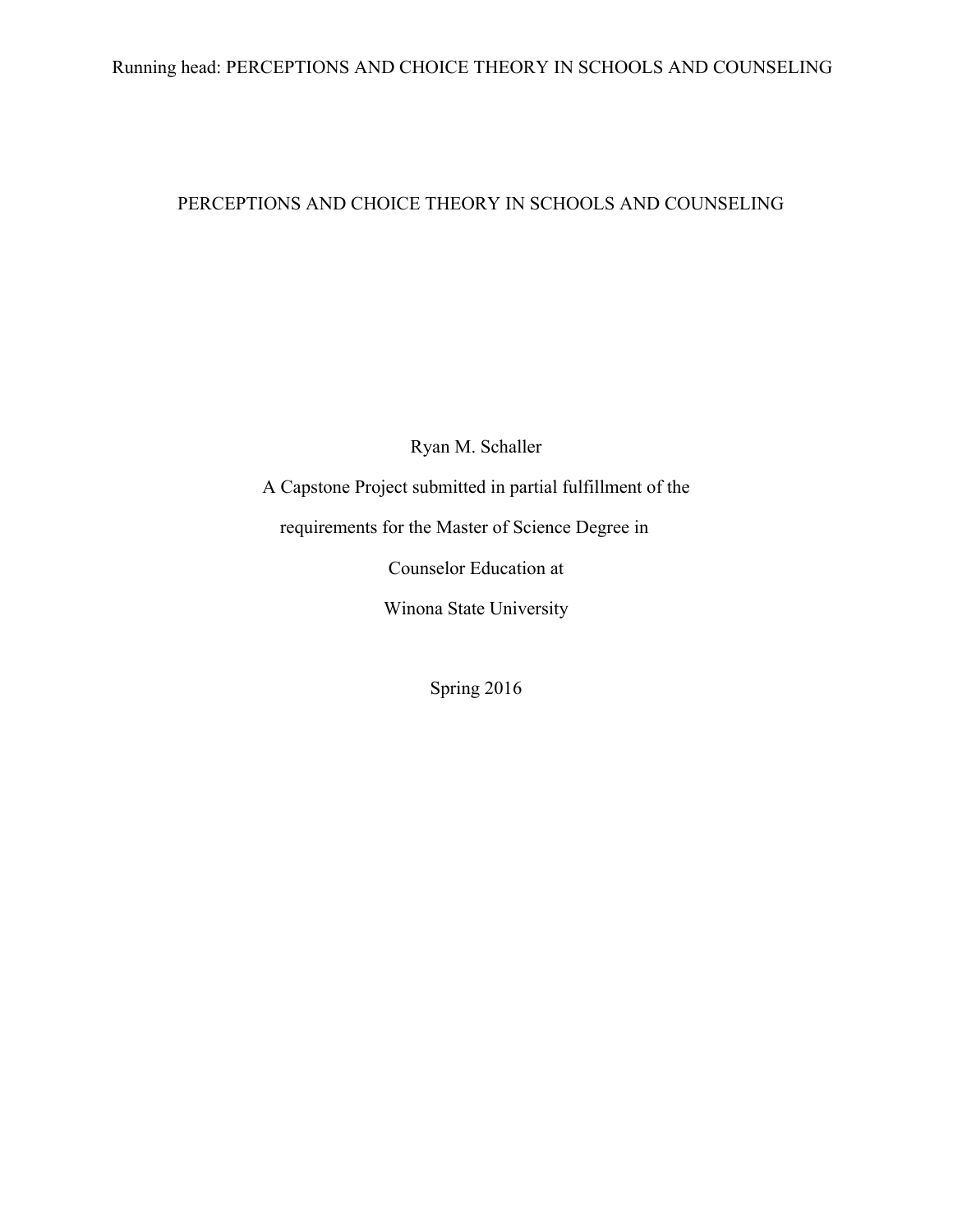The way individuals perceive events and situations has been shown to be as important, often more important, than the events or situations themselves (Schiff, 1981). Often times, individuals are oblivious to the impact that internal factors such as past experiences and biases have on behaviors and choices. In turn, external factors, such as triggers in the environment, can result in reactions as opposed to responses. These reactions may have negative consequences, as there is minimal, or no thought involved. For counselors, these consequences can influence the progress and well-being of clients as well as the perceptions others hold of the counselor's competence (Henderson, Robey, Dunham & Dermer, 2013). William Glasser, creator of reality therapy and choice theory, also offers that a key factor in becoming an effective clinician is to understand one's own worldview and to utilize theories of counseling that are congruent with that worldview (Wubbolding, 2007). Going forward, this paper will explore what perceptions are, several examples of factors that influence them, and how they are addressed through Glasser's choice theory in both school and community counseling settings to foster more positive outcomes for clients.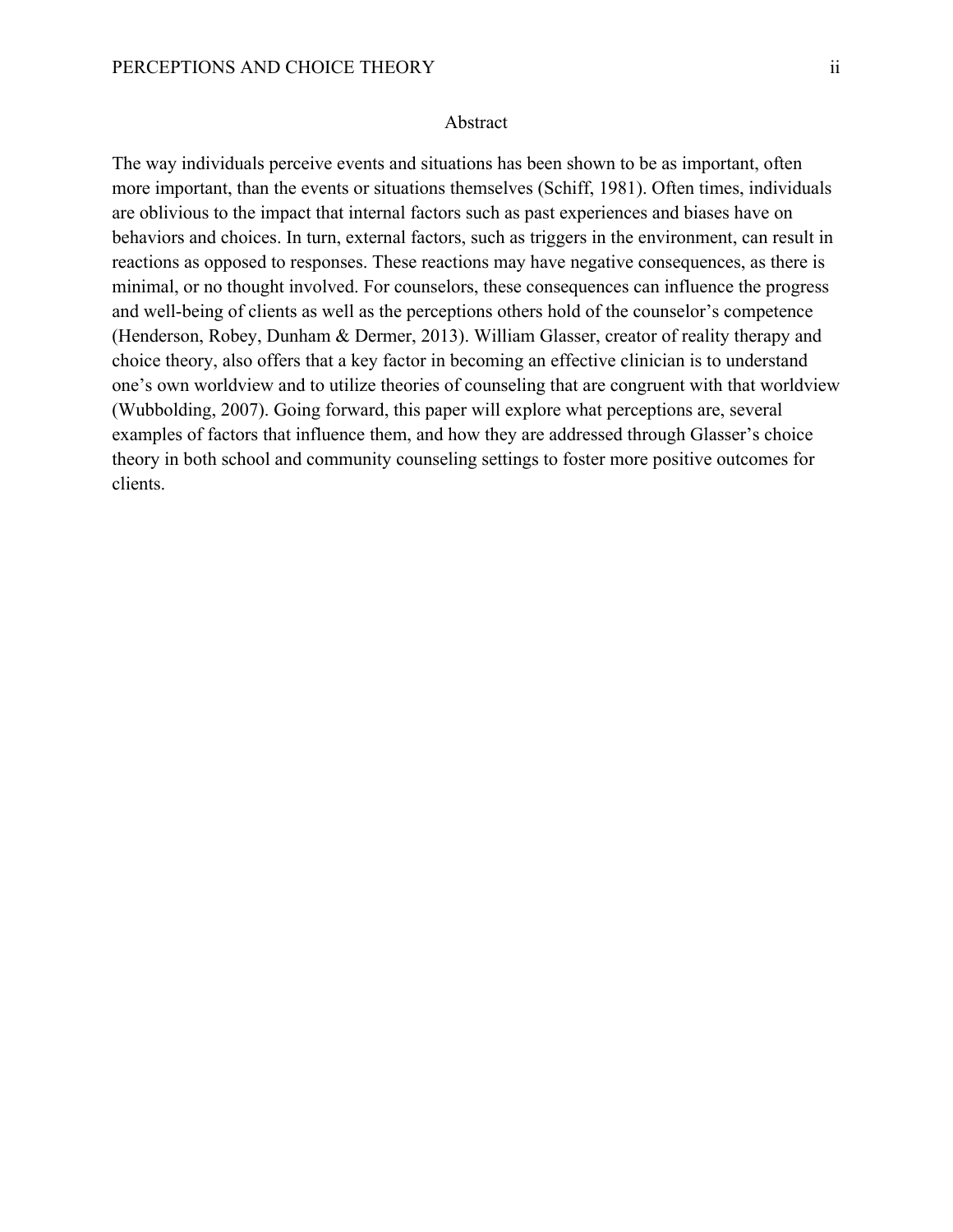# Contents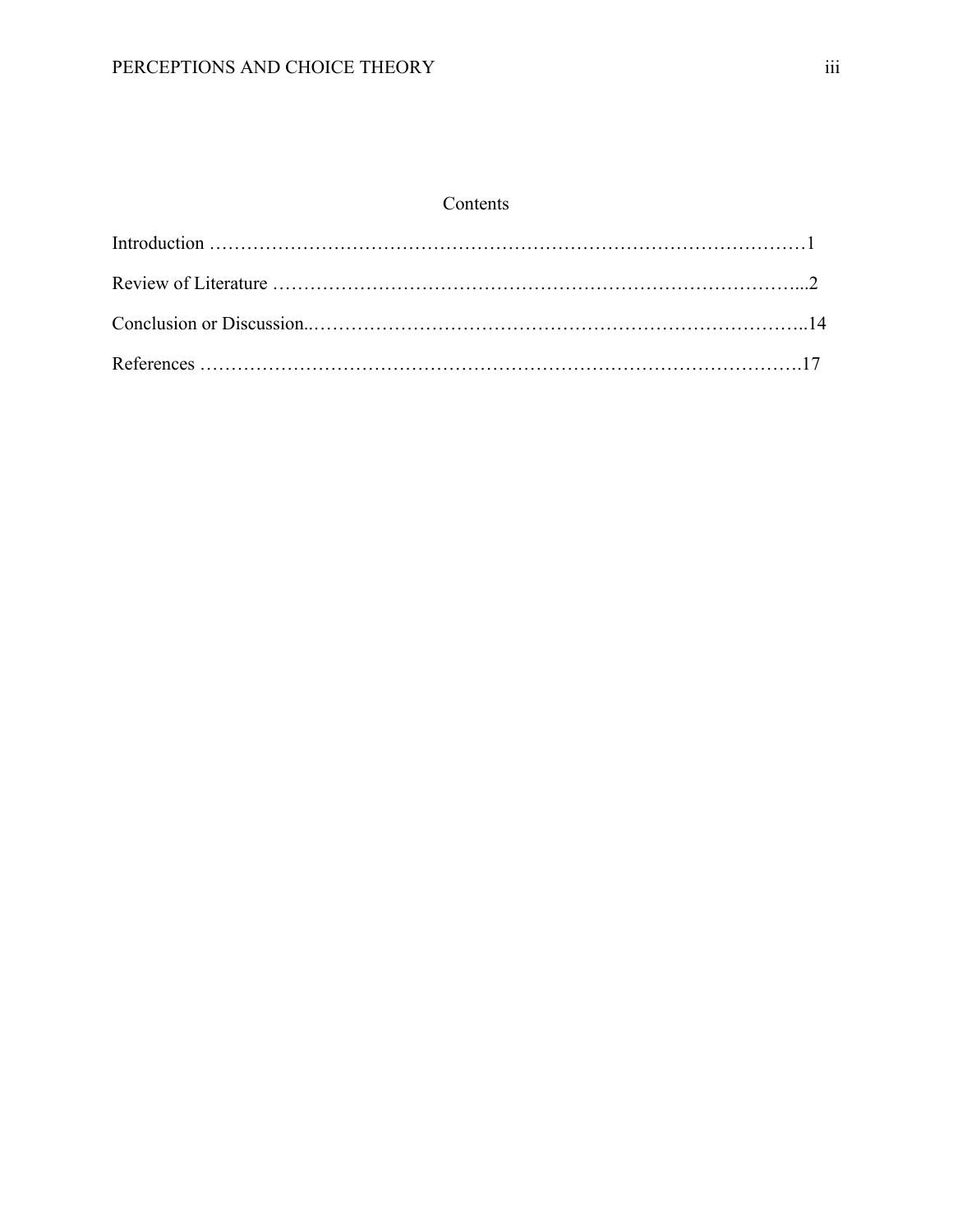## **Introduction**

Perception is awareness of the word around us (Schiff, 1981). Human beings are creatures of perception, able to receive input from the external world via the senses and organize it in ways that are usable and practical. No creatures of perception however, including human beings, ever truly experience objective reality, only subjective interpretations of it. A majority of the time, these subjective interpretations, although influenced by a plethora of factors, are adequate and accurate to the extent that we are able to successfully navigate through daily life without too much effort. At the same time, there are often subtle but deep-seated ideas that individuals obliviously possess that can influence or even hijack what appears to be a 'chosen' response or action (Schiff, 1981).

Many factors that influence how we perceive the external world are tied to social norms and what we feel should happen based on what we know about previous similar experiences, also called conceptual knowledge (Collins, 2014). The tendency of human beings to fall victim to mental misinterpretations of sensory information often leads to misguided reactions until the mistake is realized and adjusted for (Milner, Wagner & Crouch, 2014).

William Glasser (1994) believed that we need not be victims who are oblivious to the impact that the past, the environment, and others have on our perceptions and behavior. He created *Choice Theory* and *Reality Therapy* to liberate clients to become more aware of the factors that influence their perceptions and therefore become better able to make choices that reflect their true wants, needs, and selves (Wubbolding, 2013). He felt that we are ultimately in charge of our choices and therefore can learn to more effectively tailor them in ways that are more conducive to personal and social success as well as to behaviors and actions that are more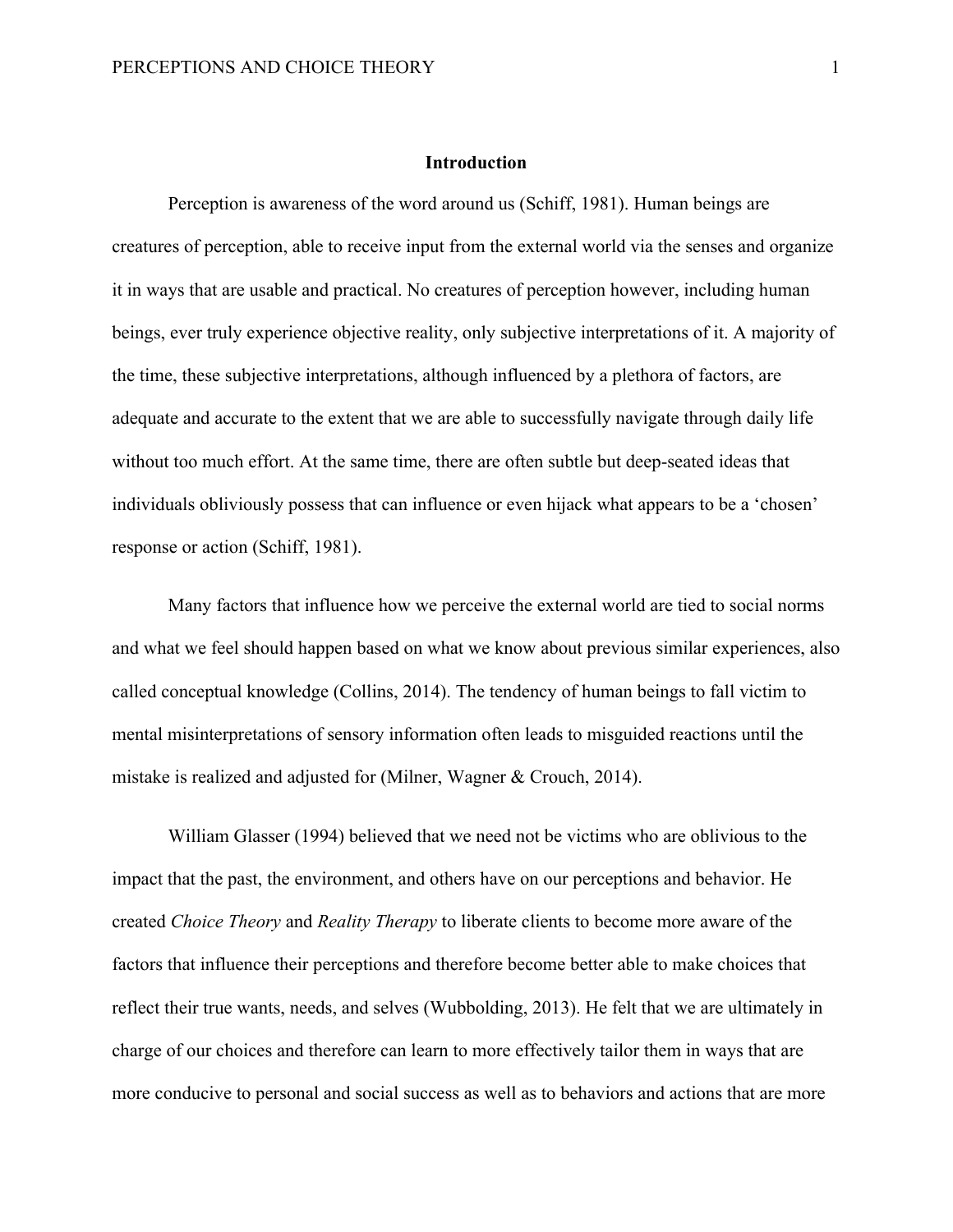congruent with our desires and personalities as opposed to reactive and unconscious ones catering to our assumptions, fears, memories, and other influences which may not be serving us well or moving us closer to fulfillment and our best selves.

Our internal perceptions influence our choices, which in turn, influence our actions and associated internal and external outcomes. Choice theory (Glasser, 1994) has and is being implemented in both schools and psychotherapy settings with the goal of empowering students and clients with the ability to be more conscious of their perceptions and make more informed choices congruent with who they are and what they need. Going forward, we will explore what perceptions are, examples of how they can be influenced (with or without our knowledge or consent), and how William Glasser's choice theory addresses the topic to provide clients and students with the power to rise above the influence to be their best and most genuine selves.

## **Review of Literature**

## **What is Perception?**

Perception has been defined as an awareness of the world, including its characteristics, objects, and events (Schiff, 1981). Most of what humans perceive first involves the acquisition of data or information through the senses/ sense organs. For example, we cannot perceive the color red unless we have first either viewed it with our visual sense organs (eyes) or perhaps heard a detailed description with our auditory sense organs (ears).

From this point forward, the perception of 'red' can exist without external stimuli, simply through memory recall. Still, the experience of 'red' can be different based on changes in the brain or the sense organs as well as through various arrangements or manipulations of the 'red' objects or stimuli being sensed (Schiff, 1981). Further separations between objective reality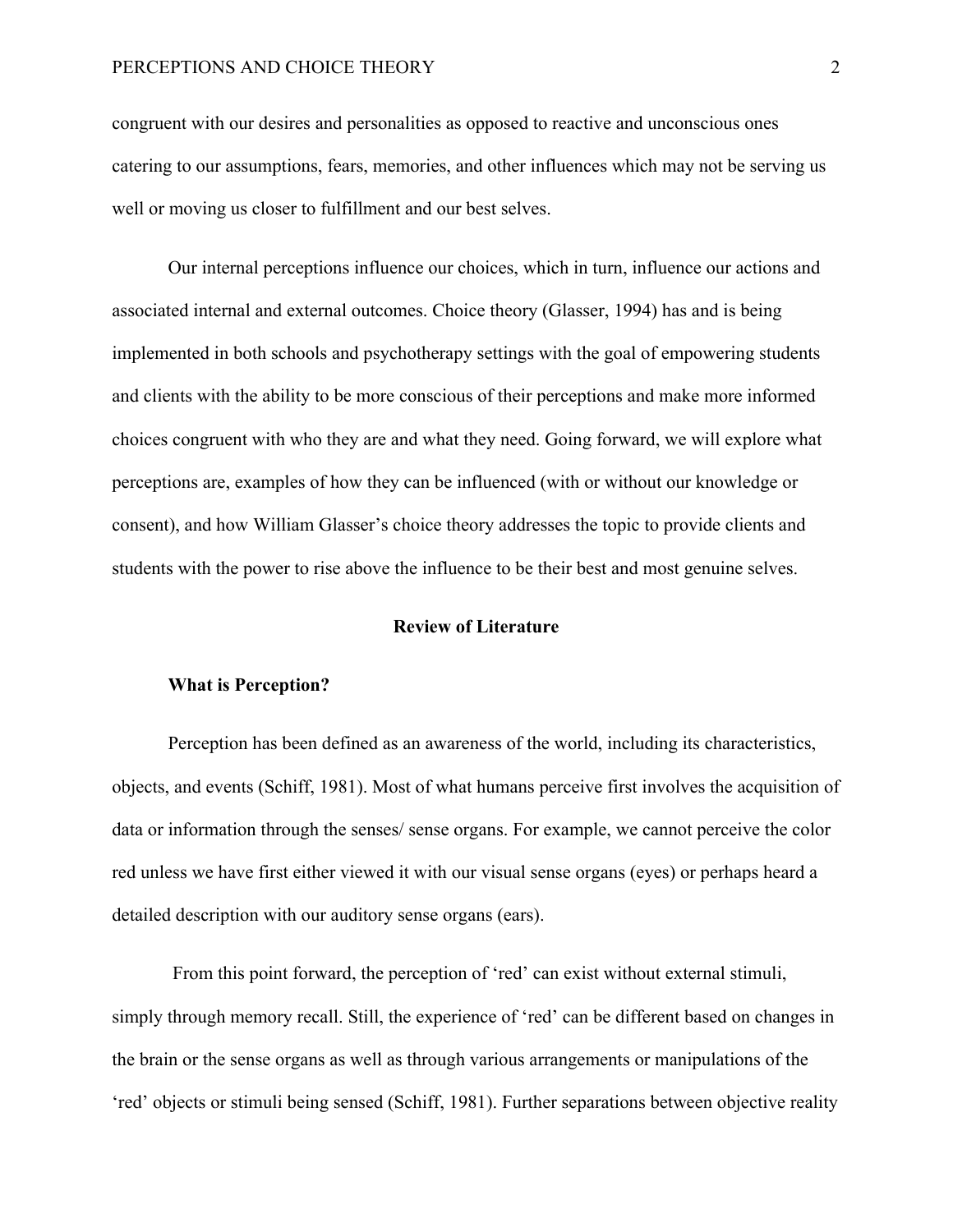(that which is sensed) and subjective reality (how we perceive or create meaning out of what has been sensed) are introduced as a result of personal biases, attitudes, and past experiences being automatically injected into the information being obtained. According to William Glasser (1994), we also, often unconsciously, project values of positivity or negativity onto simple data. For example, one individual may react positively to the color red, as it reminds him of a tasty apple, while another becomes anxious around it or simply "dislikes" it, as it reminds him of the blood witnessed after a traumatic accident. The color red is no different in either case, only the perception of it (Collins, 2014).

Perception then, is not solely a mechanical process beyond our reach. It is also a functional process that can be altered via intentional internal or external interventions. While some perceptions, such as simply identifying that someone is the age they are, are less permeable to influence (more based on objective data or facts), others, such as whether or not age impacts quality of life (quality being a *value* placed on the basic fact of being a certain age), are more vulnerable to influence and therefore more subjective and malleable from person to person based on what they've experienced, what they know, and what they *think* they know (Robertson, King-Kallimanis & Kenny, 2016).

## **Factors that Influence Perceptions**

In terms of where factors that influence perceptions come from, all of them eventually reside within an individual's mind. Initially, perceptions may be created or initiated by external events that the experiencer perceives as positive, negative, neutral, important, or unimportant. The impact (or lack thereof) that such events have on the experiencer may then serve as an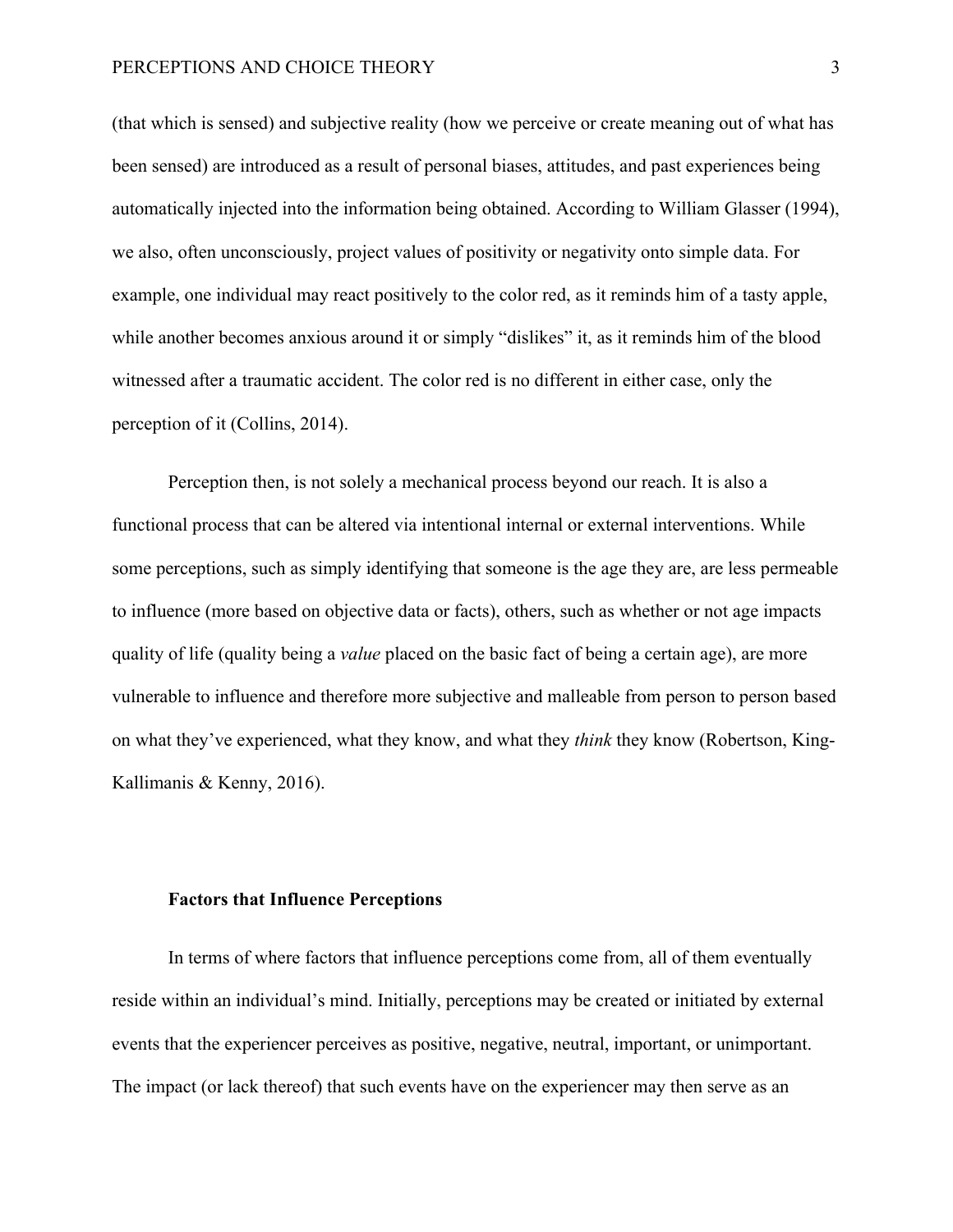unconscious springboard of bias for how similar events are perceived in the future (Baker, 2010). Essentially, this unconscious bias is the internal influential factor of memory. A few other internal factors known to influence human perceptions are needs, desires, assumptions, socially groomed or hormonally influenced objectifications, and mood or attitude.

The fourth principle of William Glasser's choice theory (the others will be discussed later on) states that human being view the world through a perceptual system not unlike a camera with two lenses (Wubbolding, 2013). One of the lenses simply receives incoming information and accepts it neutrally as data. He calls this "low level perception". The other lens, however, not only receives the data, but places a value on that data. Values such as good, bad, desirable, undesirable, and thousands of others are, through this second lens, injected into an individual's perception of the previously neutral data. The role of perceptions here is to organize this external data or stimuli and prepare the individual for corresponding action (Wubbolding, 2013). The caveat, of course, is that this "higher level perception" is influenced by the factors mentioned in the previous paragraph. If acted upon unexamined, the corresponding beliefs and actions associated with these perceptions may not be congruent with what is best for the individual, best for others, or even reality itself!

A study by Taylor & Eves (2014) focused on how human needs influence how obstacles are perceived. This experiment involved 411 participants who were anticipating a climb up a long set of stairs. Prior to viewing the stairs, participants were given different consumable items of which the "energy content" was revealed. Following the consumption of the items, participants were to offer estimations of the stairs' steepness grade. Those who were given the "lower energy" items, on average, estimated the stairs to be significantly steeper than those who consumed the "higher energy" items. This experimental evidence suggests the visual system may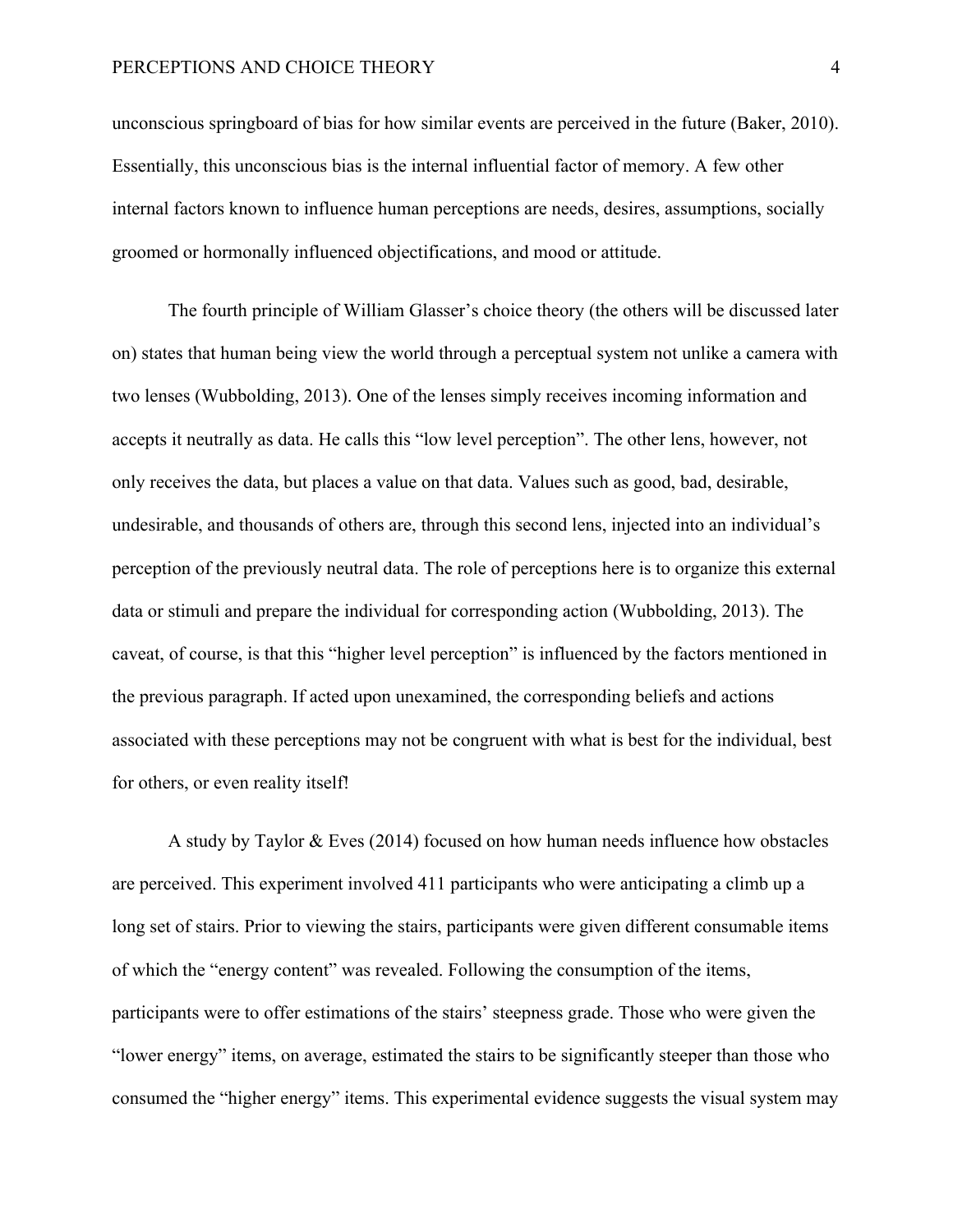"rescale our conscious experience of steepness in line with available energy resources" (Taylor & Eves, 2014).

Memory, as mentioned earlier, is an unavoidable precursor to our perceptions of something familiar or, in even the most remote ways, related to something that is familiar. Two types of long-term memory play crucial roles in how we perceive what is in front of us. The first, declarative (otherwise coined 'explicit') memory, entails the retention of facts and events that can later be consciously recalled. The other, procedural (otherwise known as 'implicit) memory, involves the retention of "how" to carry out a task or activity, often unconsciously. Procedural memory is utilized on a daily basis (with the exceptions of those with severe brain damage or other neurological deficits) in tasks such as tying shoe laces or turning on a water faucet. These tasks are carried out much more efficiently without the need to consciously retrieve the information required to carry them out (Hooper & Teresi, 1986).

A study in the Netherlands (Holger et al, 2009) focused on how, and to what degree, declarative memory mediates how world knowledge influences what we perceive. To accomplish this, Dutch and German participants were gathered and given a battery of color/hue identification exercises. Participants were to decide whether the hue presented was yellow or orange.

When discriminating an ambiguous hue, both the German and Dutch participants tended to deem it yellow, attributed to the majority of hues presented being "objectively yellow" (Holger et al, 2009). However, when shown the exact same example of a stoplight, Dutch observers labeled the center light as 'orange', while their German counterparts overwhelmingly referred to the color as 'yellow'. According to Holger et al (2009), the reason for the departure from previous agreement between the groups lies within declarative memory.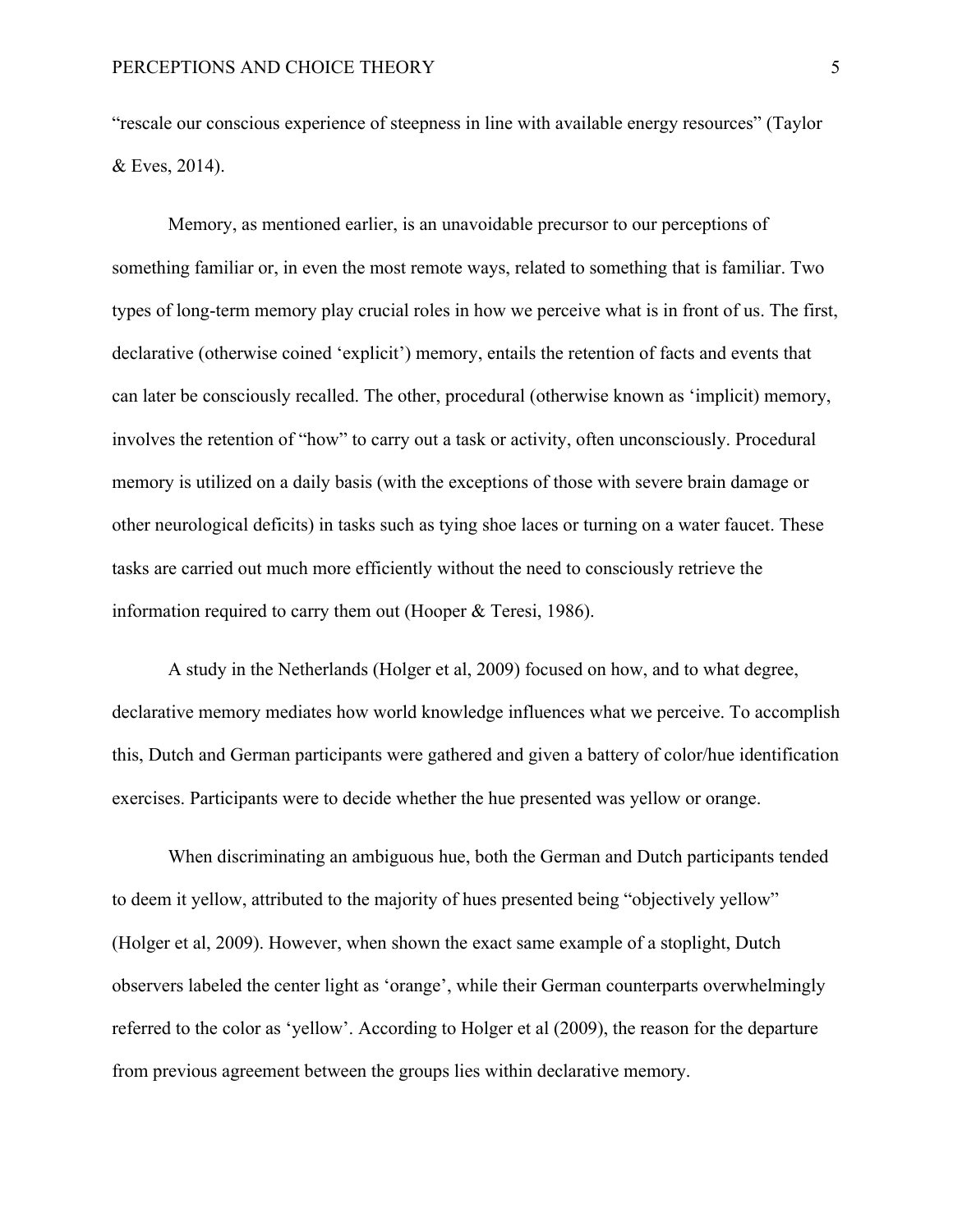When presented with a familiar object (the stoplight), each group had to consciously associate a 'name' to the color of the center light. When both groups identified the colors closest to the hues they were presented via splotches, they were looking at a color with no familiar context clues to influence the 'name' given to it. While both groups likely saw the same 'objective' color in the center bulb of the stoplight, the retrieval of that color from memory, in this specific context, was pulled through a filter of regional colloquialisms resulting in the 'name' offered by each group to be influenced.

A result of memory and experience is the assumption, and it too is based on past experiences that, when left unexamined, can significantly influence the "choices" individuals make throughout the day. Assumptions are basically concepts or ideas that often go unnoticed in the moment, yet underlie the things we do and the actions we take. While some consider assumptions a dangerous hindrance, the author of the article *Viewpoint: Assumptions* (2011) argues that they are necessary for purposeful action (Gallop, 2011). In addition, assumptions, according to Gallop, can actually be the catalyst *or* deterrent to taking action, as memories of outcomes in similar past situations are often unconsciously injected into the decision-making process.

According to Stambolis & Saguy (2014), semantics plays a role in our perceptions of the meaning behind the written or vocalized word, as we widely depend upon language to communicate. In some cases, cultural diffusion has occurred, lessening the influence of semantics despite geographical distances and language barriers. In other cases, different cultures may even use the same phrases to mean different things, thus creating confusion or faulty perceptions/assumptions of meaning and intention from one to the other. Misunderstandings in these cases can impact one individual's perceptions of another culture, which can lead to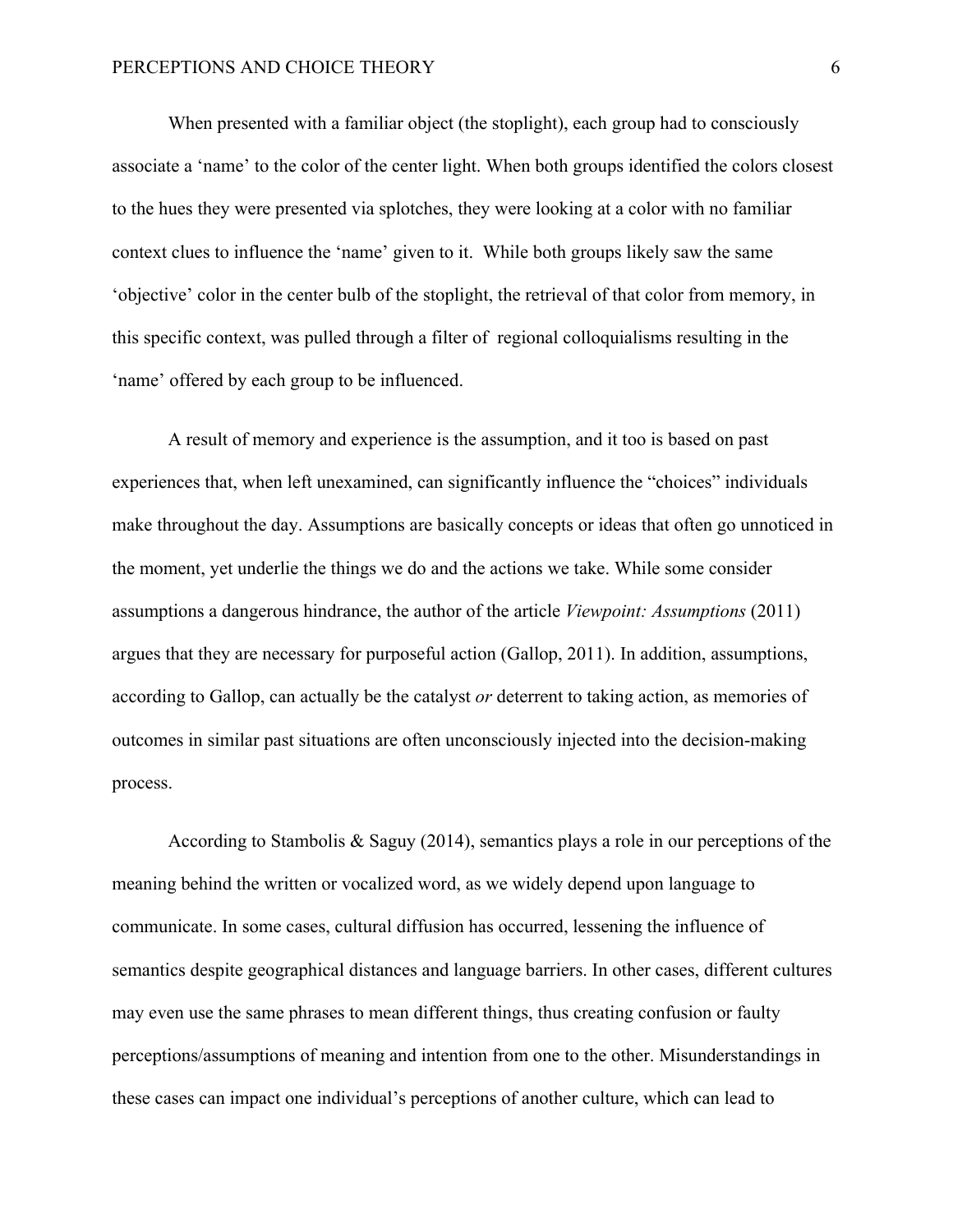distorted thoughts and attitudes toward multicultural interpersonal relationships and ultimately, a change in outward choices and behavior that follow suit (Stambolis & Saguy, 2014). Later on, we will discuss how cultural biases and other culture-related factors can also impact counseling relationships/dyads and the therapeutic alliance via transference and counter-transference. .

Affect/attitude is yet another filter that incoming information must penetrate before we consciously acknowledge it. Not only does attitude affect an individual's perceptions, it also influences the internal self-talk that, in turn, influences and reinforces a given perception. Ian Burkitt (2013) produced a research-based article that focused on the role that "microdialogue" (self-talk) plays in how we perceive what we sense. His contention is that such microdialogue can never truly be emotionally neutral, as it is inherently based on previous experiences and outcomes that were significant enough to leave an impression which is later unconsciously recalled in relatable circumstances (Burkitt, 2013).

What we unconsciously recall and inject into our perceptions is a result of what once was a survival mechanism. Not much different than the fundamentals of fight or flight, we often unconsciously determine the safety, usefulness, and value of an object or event prior to getting the whole story. Such assumptions can be useful, while others can lead to perceptions that are incongruent with objective reality (Gallop, 2011). One phenomenon directly associated with this is that of objectification.

According to several models of objectification (Gray et al, 2011), when one individual views another only as a body, it results in the dementalization (little to no focus on the individual's intelligence or mind) of the person being viewed and strips away his or her psychological traits. Recent studies by Gray, Knobe, Sheskin, Bloom, & Barrett (2011) revealed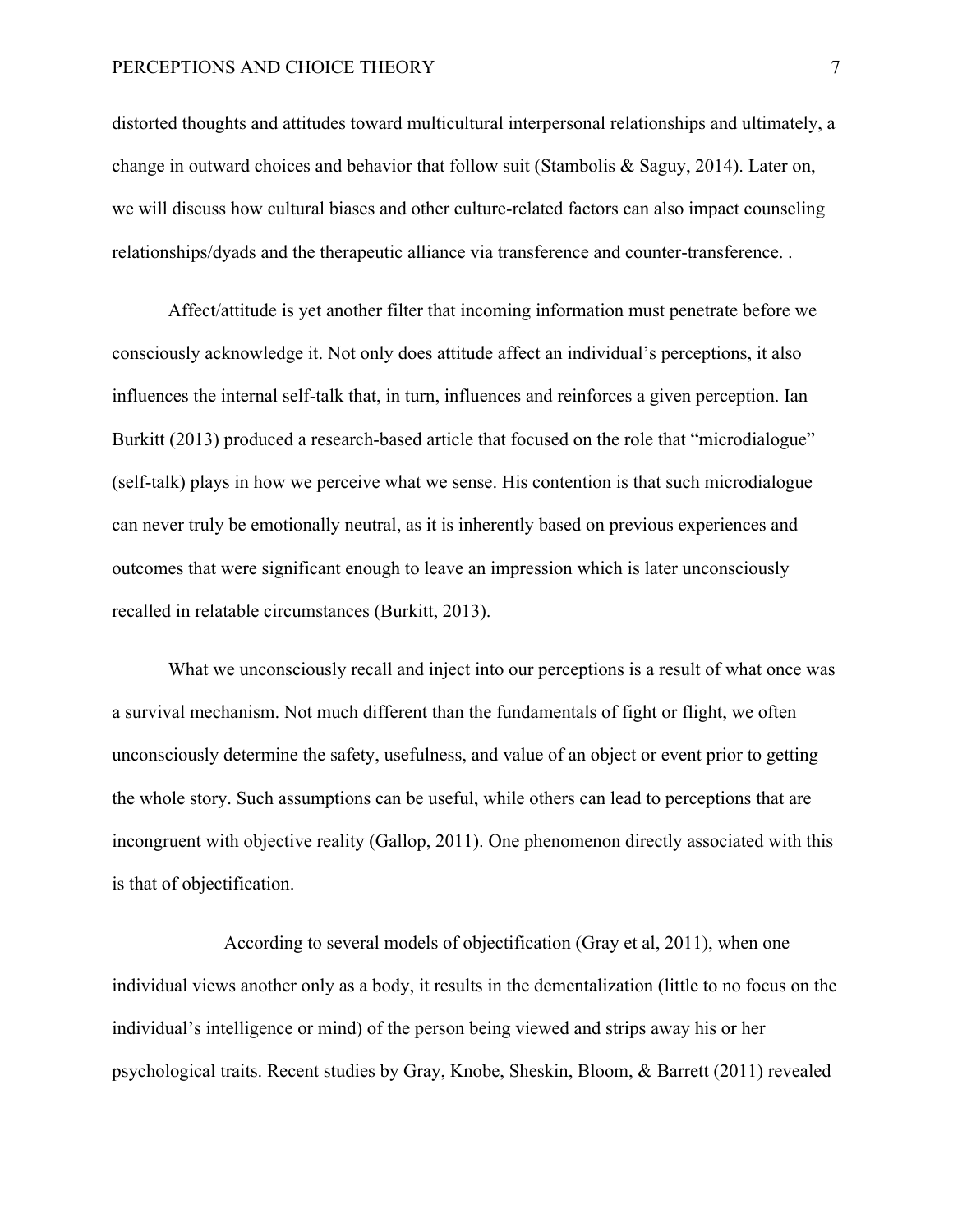a slightly different discovery. They found that when an individual views another simply as a body, the observer perceives the observed to possess a different kind of mind altogether; one that is less capable with less agency (self-control and action) but higher in emotional and sensational experience. In addition, individuals observed with a body focus were perceived as less morally responsible, more emotionally vulnerable, and more sensitive to harm.

Often, when hearing the word 'objectification', the thought of sexual objectification of women is the first one to manifest. When considering the information presented by Gray et al (2011), it is not surprising that people, namely "attractive" women, are regularly objectified. While there are some unconscious, internal factors involved in this phenomenon, there are also external factors that nurture and perpetuate it. One such factor is the media. Another is the value that a given society places on appearance and to what degree this impacts the belief systems of individuals, their self-worth (via comparison to such standards), and ultimately, their choice to strive for such standards themselves (Gray et al, 2011).

Another study of 440 men and women by Swami, Stieger, Pietching, & Voracek (2012), found that when presented with male and female models as stimuli, a majority of participants rated the attractiveness and intelligence of these models as lower if they possessed facial piercings and/or tattoos. On the flip side of the objectification phenomena previously mentioned, the piercings and tattoos had a larger impact on the participants' view of the male models' inner and outer qualities (Swami, Stieger, Pietching, & Voracek, 2012). Although the models presented with more facial tattoos and piercings were generally viewed as less intelligent and attractive, a small percentage of participants viewed them as neutral or positive. Those participants for whom the piercings and tattoos had a less negative impact or a *positive* impact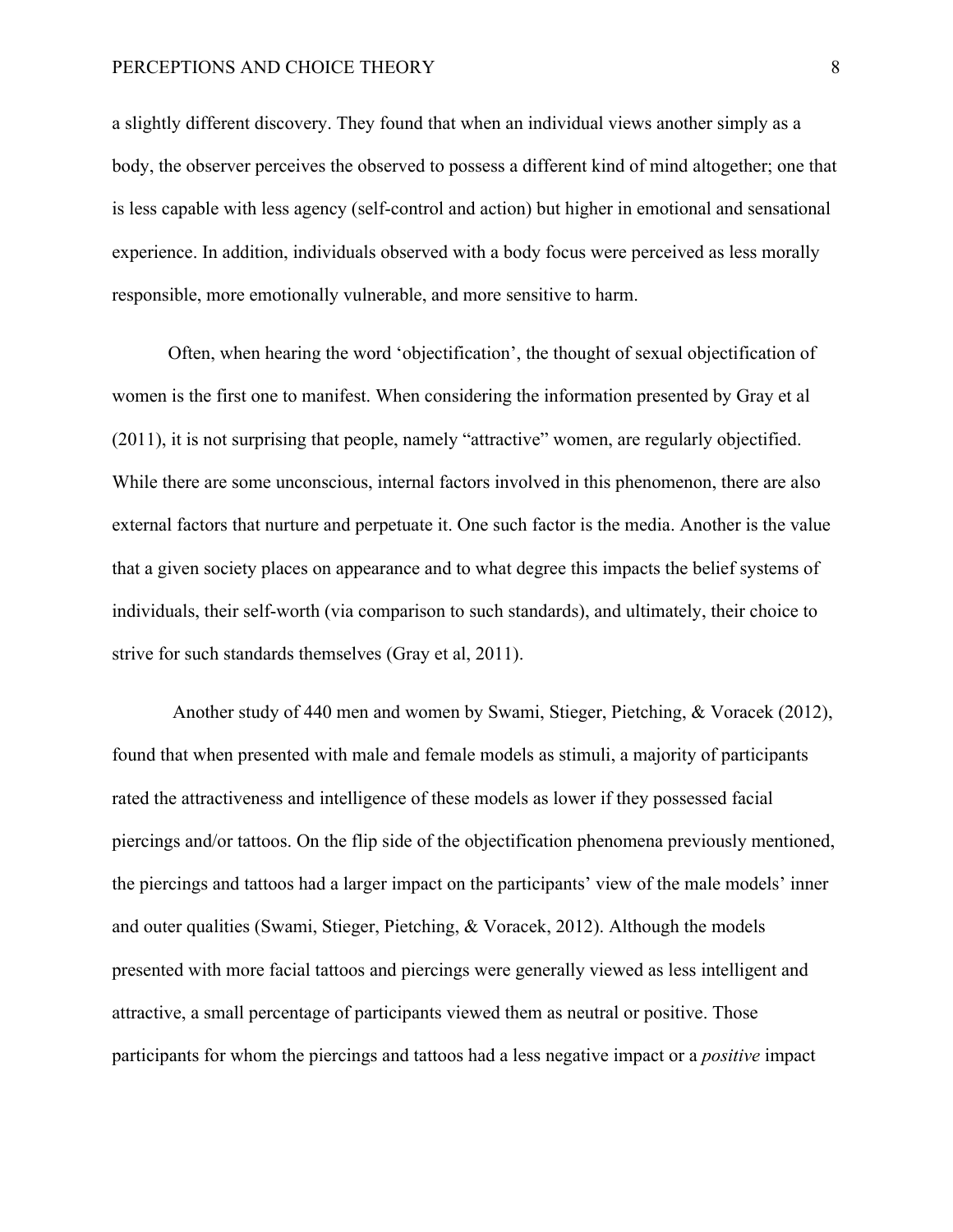either had body modifications themselves, or more often, reported higher levels of openness and sensation-seeking.

Research such as what has been presented thus far can be of concern when it seems to undermine the hope that we are capable, thoughtful creatures with the ability to take charge of how we think and act. While some individuals seem able to identify their biases, cognitive distortions, and how outside influences impact their choices, others feel as if their thoughts and behaviors are at the mercy of forces of which they can have no knowledge of or control over. While there is no way to have complete control of these (Burkitt, 2013), several individuals and practitioners have learned that there are indeed ways to *increase* our control and that these ways can also be taught. The next section will highlight some of these methods, particularly William Glasser's *Choice Theory*.

## **Incorporating Perceptions and Choice Theory into Counseling**

So many factors influence our perceptions, many of them at a subconscious level. William Glasser believed that despite the often seemingly unconscious manifestations of these influences, we need not be slaves to them. He believed that despite being influenced by our environments and past relationships/ experiences, we need not be victims to these forces that are ultimately out of our control. He proposed that we can use our "internal controls" in an intentional way, essentially choosing our behaviors and actions despite the inevitable pull and pressure of influences past and present, conscious and unconscious (Wubbolding, 2015).

As reported by William Howatt (2001), In the early 1960s, William Glasser decided to take a detour from the current trends in psychotherapy. By 1972, he had adapted what was first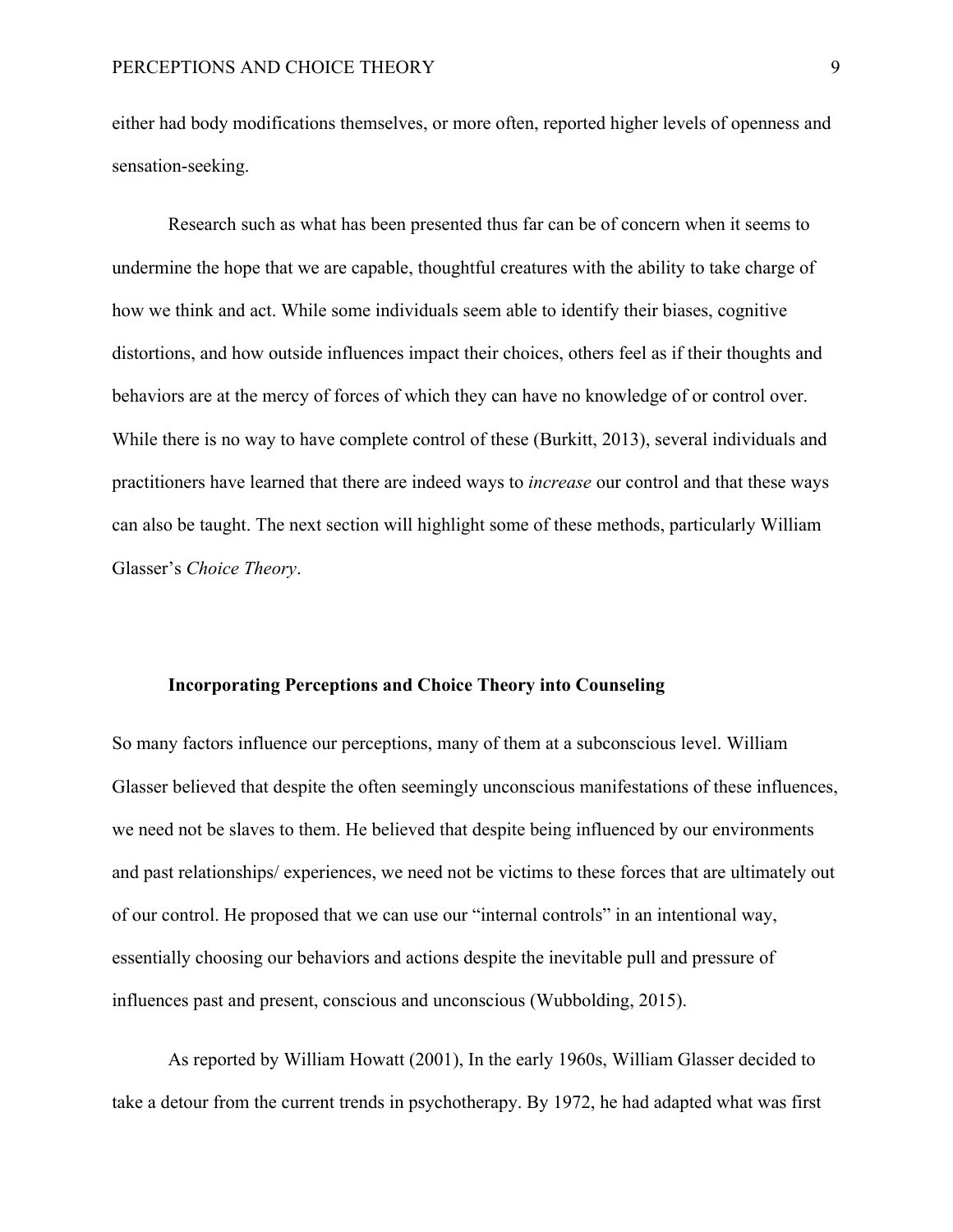coined *control theory.* This provided a frame of reference for practitioners to apply reality therapy*.* A little over a decade later, Glasser decided it would be appropriate to change the name to *choice theory* in order to more accurately reflect its fundamental idea; that people have choices (Howatt, 2001).

Choice theory serves as the theoretical basis for the practice of reality therapy. Choice theory, when implemented into counseling, is described by Glasser as a system created to liberate clients and help them make beneficial but realistic choices within the parameters of their limitations (Wubbolding, 2015). Accompanying this purpose is the notion that it is not necessarily the events we encounter that create our well-being or lack thereof, but how we react or respond. As Glasser himself believed, acknowledging this notion is just the first step for clients in their quest to regain a healthy worldview, increased optimism, and higher degree of control in their lives (Evans, 1982).

One of the factors that effective counselors look for is clients' microdialogue or "selftalk". Burkitt (2013) argues that perceptions cannot be emotionally neutral because it is so heavily influenced by the emotional-evaluative stances and conflicting voices that can divide an individual. He goes on to add that an individual's point of view on the world and himself, along with their microdialogue, is the place from which they assess reality and subsequently take a given action. (Burkitt, 2013).

Microdialogue certainly serves as an in the moment, play by play color commentator on the meaning behind interpersonal exchanges and can continuously reinforce notions within an individual's mind that have been carried into a given situation from previous experiences and other factors outside of that present moment. For many day to day activities and decisions, this is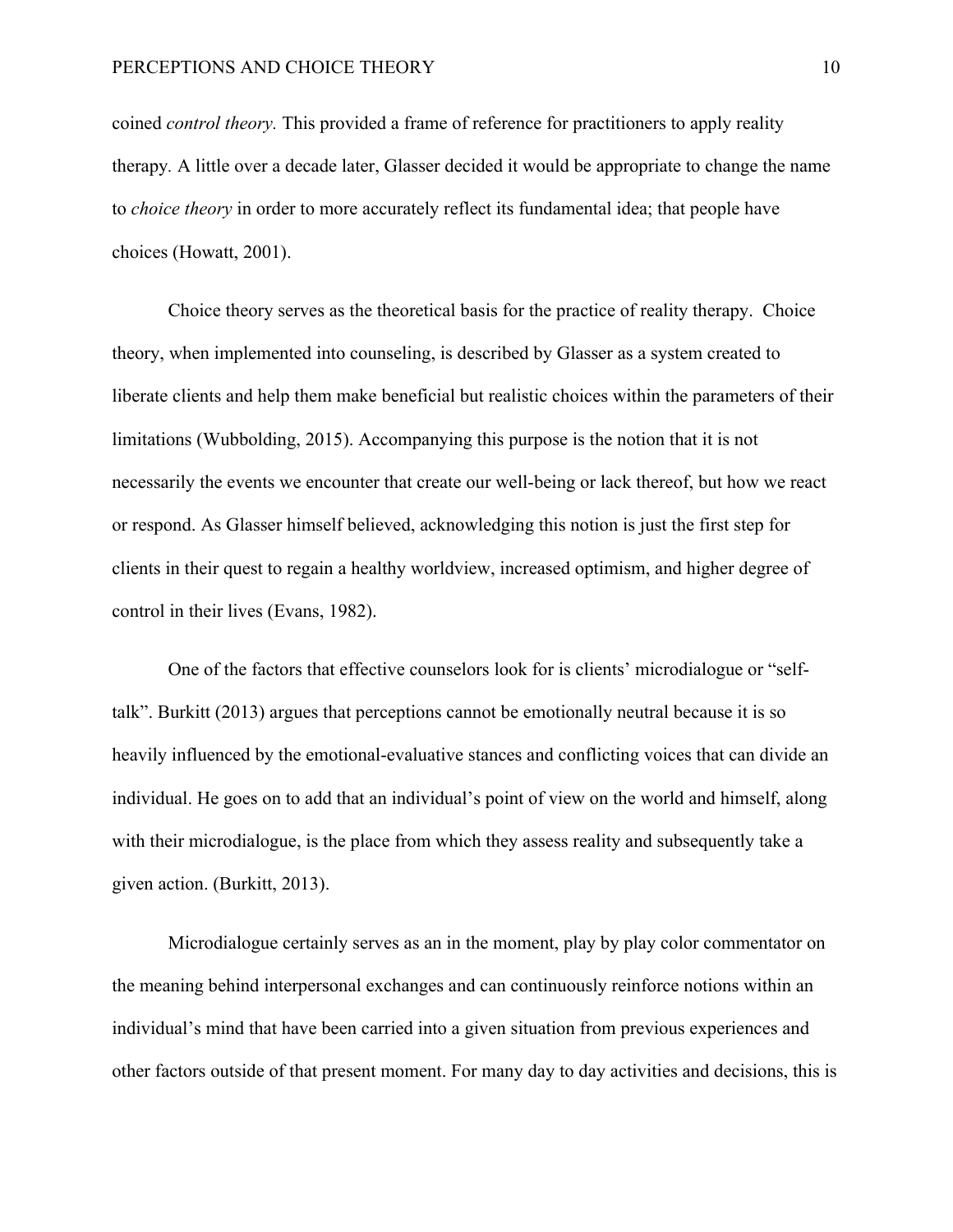a luxury that allows for more fluidity, decisiveness, and effortless action (Burkitt, 2013). In other ways, this unconscious injection of the past into the present can manifest into protective, tentative, and defensive feeling and projections. One such way this can surface in counseling is via transeference or countertranference (Srour, 2015).

Srour (2015) focused on the dynamic of long-term therapy between counselors and clients whose cultural affiliations are deemed as conflicting, or as in the specific case of the Palestinian counselor/ Jewish client dynamic, enemies. The argument from Srour (2015) is that the therapist must be able to process his own feelings of threat, anger, guilt, and others effectively if he is to appropriately and effectively hear and, in a healthy, non-malificent manner, help explore the client's internal feelings and struggles associated with his own feelings and attitudes toward the same political/cultural climate (but through what could perhaps be a lens that views it in ways that oppose the cultural/political norms of the counselor's national affiliation).

Choice theory/reality therapy approaches the transference/countertransference issue by following the projection back to the more universal root of basic human wants and needs. Dr.Michael Wubbolding (2015), a staunch supporter of further implementation of Glasser's choice theory into both schools and counseling, highlights that this innate adherence to viewing choices as the result of each individual's quest to satisfy basic wants and needs within their given environments and parameters of limitation makes it particularly effective from a multicultural standpoint.

The implementation of choice theory via reality therapy seeks to help clients meet their psychological needs for belonging, power, freedom, and fun in ways that are satisfying and responsible (Sharf, 2012). When creating reality therapy, Glasser sought to move away from the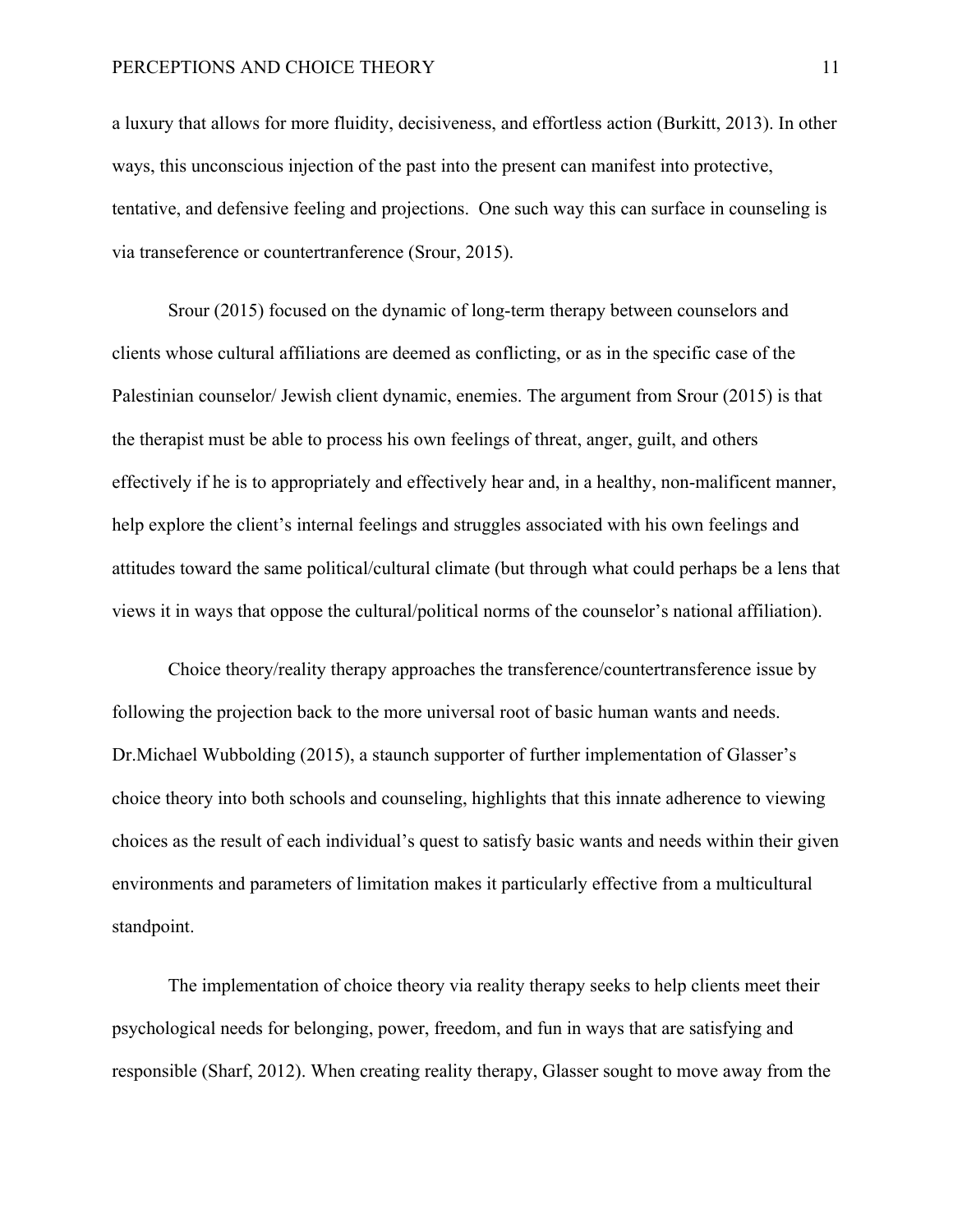more traditional Freudian exploration of unconscious motivation, instead focusing on helping clients determine how well their needs are being met, how realistic their wants are, and whether or not their choices and resulting behaviors are serving them in realizing their wants and needs. This is often pursued by assessing what a client is *doing*, how the client is *thinking* about their situation, the *feelings* that accompany these, and the *physiological* states that result. Reality therapists, when assessing these four domains, call this assessing "total behaviors" (Sharf, 2012).

## **Perceptions and Choice Theory in Schools**

Perceptions do not cease to influence when a student (or staff) enters the school setting. Additionally, many students have different learning styles and unique perspectives of classroom dynamics (Zeeman, 2006). As time has passed, more attention is being paid to social and emotional aspects of a student's world as well as how those aspects interact with and affect academic performance. As reported by Berg & Aber (2015), a study of 4,016 4<sup>th</sup> graders from 83 different public elementary schools found that the interpersonal school climate was the only factor (among the factors being observed) that was universally (in terms of gender and race) indicative of both academic and social-emotional well-being.

William Glasser echoed the importance of interpersonal relationships and believed that the fundamentals of Choice Theory, if applied to the school setting, could significantly improve the quality of the school in which it was implemented. His ideas of what would improve school climate and overall performance, in large part, were built upon a fundamental idea that students are most effective when in an environment that does not suggest to them that they are inherently victims of the world around them, but rather that their behavior and related outcomes begin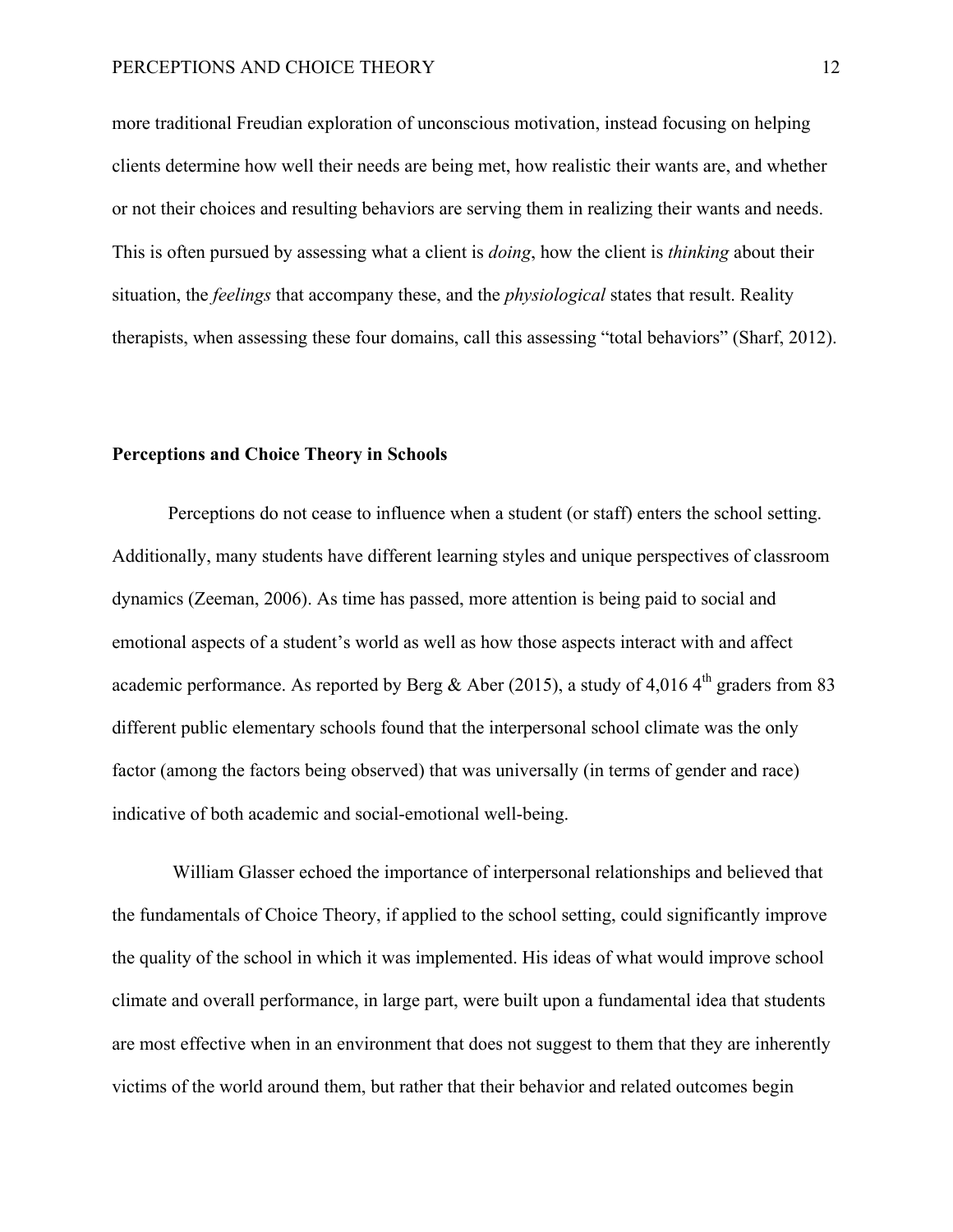within them and what avenues they choose to pursue (Wubbolding, 2015). Essentially, when students' individual personalities and freedom of choice are valued, they feel more empowered, supported, and accepted as opposed to pressured, incapable, and misunderstood.

To achieve this, Glasser suggested that school leaders should reduce or altogether get rid of what he deemed the "seven deadly habits". These habits are criticizing, blaming, complaining, nagging, threatening, punishing, bribing, or rewarding in order to gain control. He labeled these "deadly habits" as toxic and recommended "tonics" to replace them which in turn would also foster more healthy interpersonal relationships as well as exercise the students' abilities to make choices congruent with these relationships while feeling valued as individuals as well. These "tonics" or caring habits, are supporting, listening, encouraging, accepting, trusting, respecting, and negotiating differences (Wubbolding, 2015).

Glasser believed that students are at their best when the conditions surrounding them allow for positive interpersonal relationships between student and student, student and teacher, student and administration, and teacher/administration and parent (Glasser, 1994). This begins with a philosophy of leadership that "leads" as opposed to "bosses", taking into account basic human wants and needs, individual differences, relationships, and how the perceptions and choices involved in each of these facets interplay.

In a 2012 article titled *Glasser Quality Schools,* William Wubbolding highlights how Glasser sought to adapt the school setting, using four principles of choice theory, to be more conducive to increasing academic achievement, lower disciplinary incidents, and improve student enjoyment (Wubbolding, 2007). Below are these four principles and some of the logic behind them: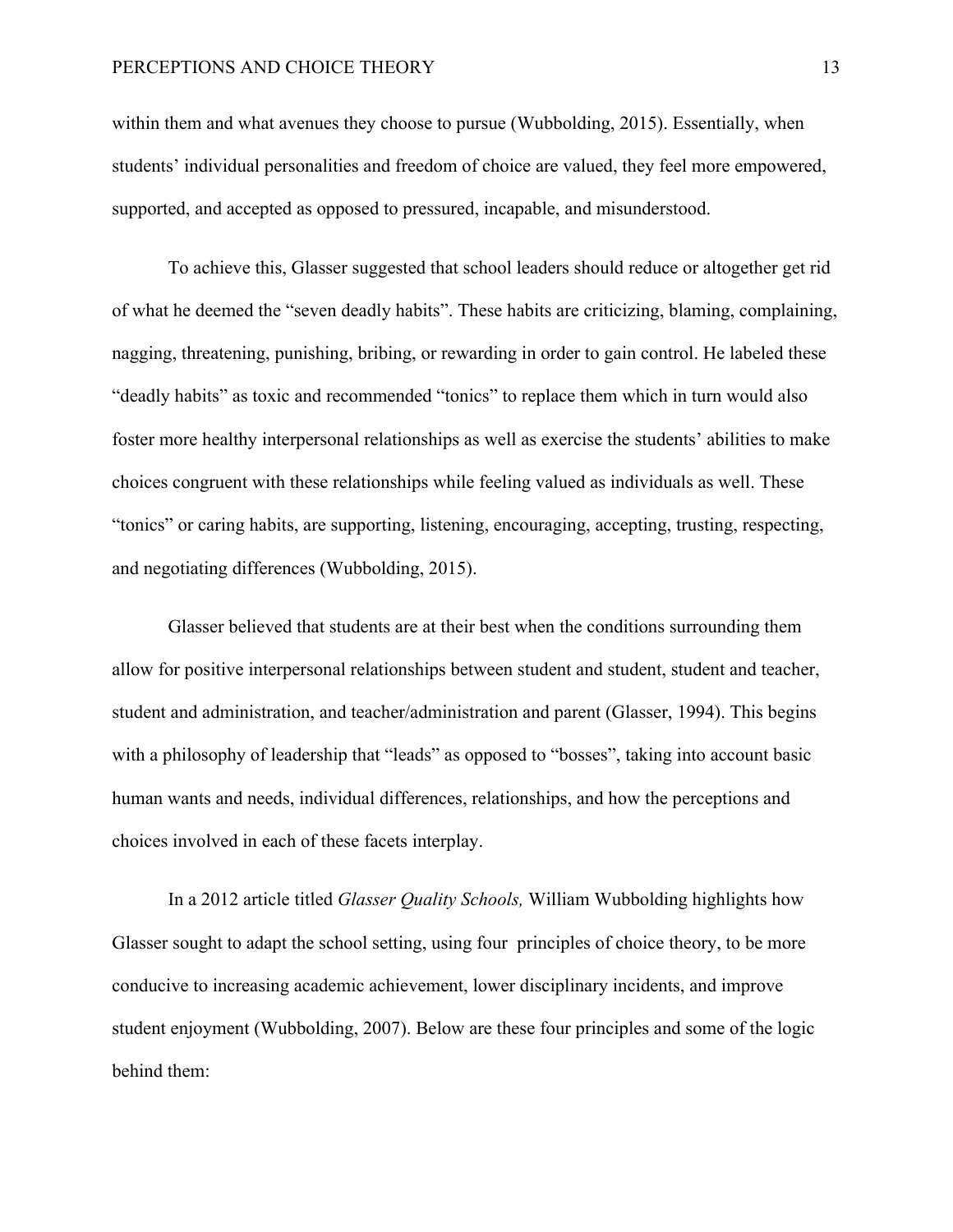- 1. Human motivation is internal and based on each individual's perceptions of and responses to five basic human needs of belonging, power/inner control, freedom or independence, fun or enjoyment, and for survival or self-preservation.
- 2. When people feel that they have what they want and need, they have a sense of homeostasis or balance. The lack of this sense of fulfillment leads to choices based around acquiring it.
- 3. Action, thinking, feeling, and physiology create "total behavior" (Glasser, 1994), the most controllable of the four being action. Actions/behavior and their precursors, choices, are purposeful; that purpose being to satisfy human wants and needs.
- 4. Human beings view the world through a perceptual system similar to a camera with two lenses; one lens simply acquiring data without bias (low-level perception), the other projecting "value" onto the data (high-level perception). In schools, an example of low-level perception would be simple viewing a student as a "student", while highlevel perception adds values or qualities to how the teacher views the student, such as "bright", or "trouble-maker (Wubbolding, 2007).

With these principles understood and implemented, districts can create what William Glasser called a "Quality School" and what Wubbolding specifically coins a "Glasser Quality School" (Wubbolding, 2007).

## **Conclusion**

Throughout this paper, we have examined what perceptions are, factors that influence them, how perceptions influence our choices, and how a firm grasp of these phenomena can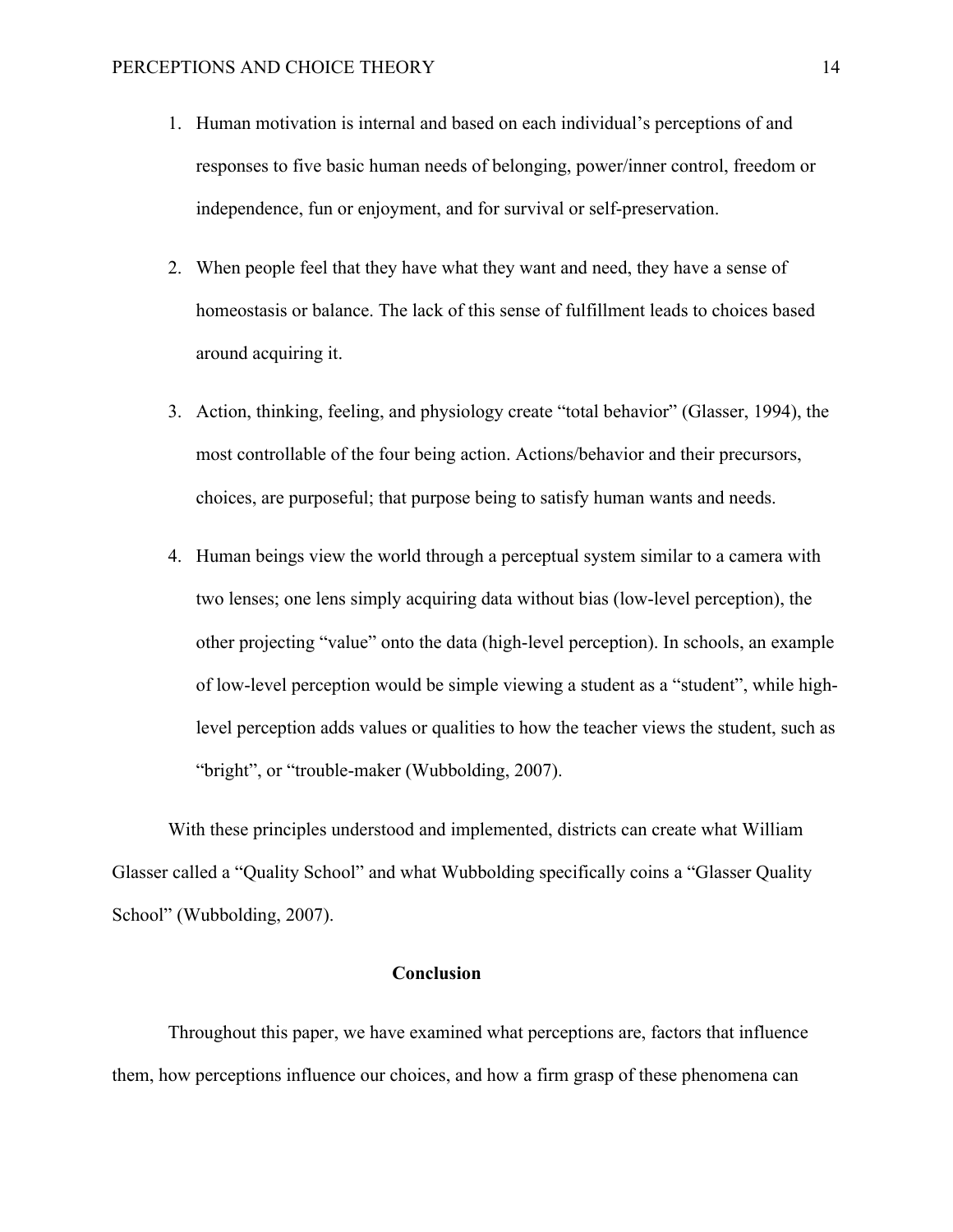empower counselors and school faculty to better educate, assist, and in turn, empower their clients and students.

Results of studies related to how individuals perceive the intelligence, attractiveness, trustworthiness, and abilities of others (Gray et al, 2011) based on superficial factors such as size, style, body modifications (Swami, Stieger, Pietrich,& Voracek, 2012) , and skin color are important for counselors, both in community and school settings, to be aware of, for if present but unaccounted for in a counseling relationship, they can thwart attempts at creating a therapeutic alliance and inhibit client openness, trust, and progress before a word is spoken. Transference and countertransference are rather typical occurrences in counseling (Srour, 2015) and it is up to the professional counselor (especially in the context of beneficence for the client) to be aware of the possibility, identify signs of their presence, and gently, respectfully, and openly explore them with the client if their influence is apparently unhealthy, maladaptive, or otherwise negatively pervasive.

Through this lens, an effective counselor can see that, despite significant cultural differences and despite the probability that each may look like the other's enemy on the surface, beneath lies a common core that faces similar basic struggles. It is here that a multiculturally competent counselor can choose to suspend judgment, sit with his client, learn about his client, and begin to cultivate a therapeutic alliance across cultural lines (Srour, 2015).

Choice theory lends itself to the inclusion of the multicultural considerations previously mentioned. In addition, whether implemented in classrooms, school counseling, or community counseling, choice theory promotes being true to our universal human needs, honoring individual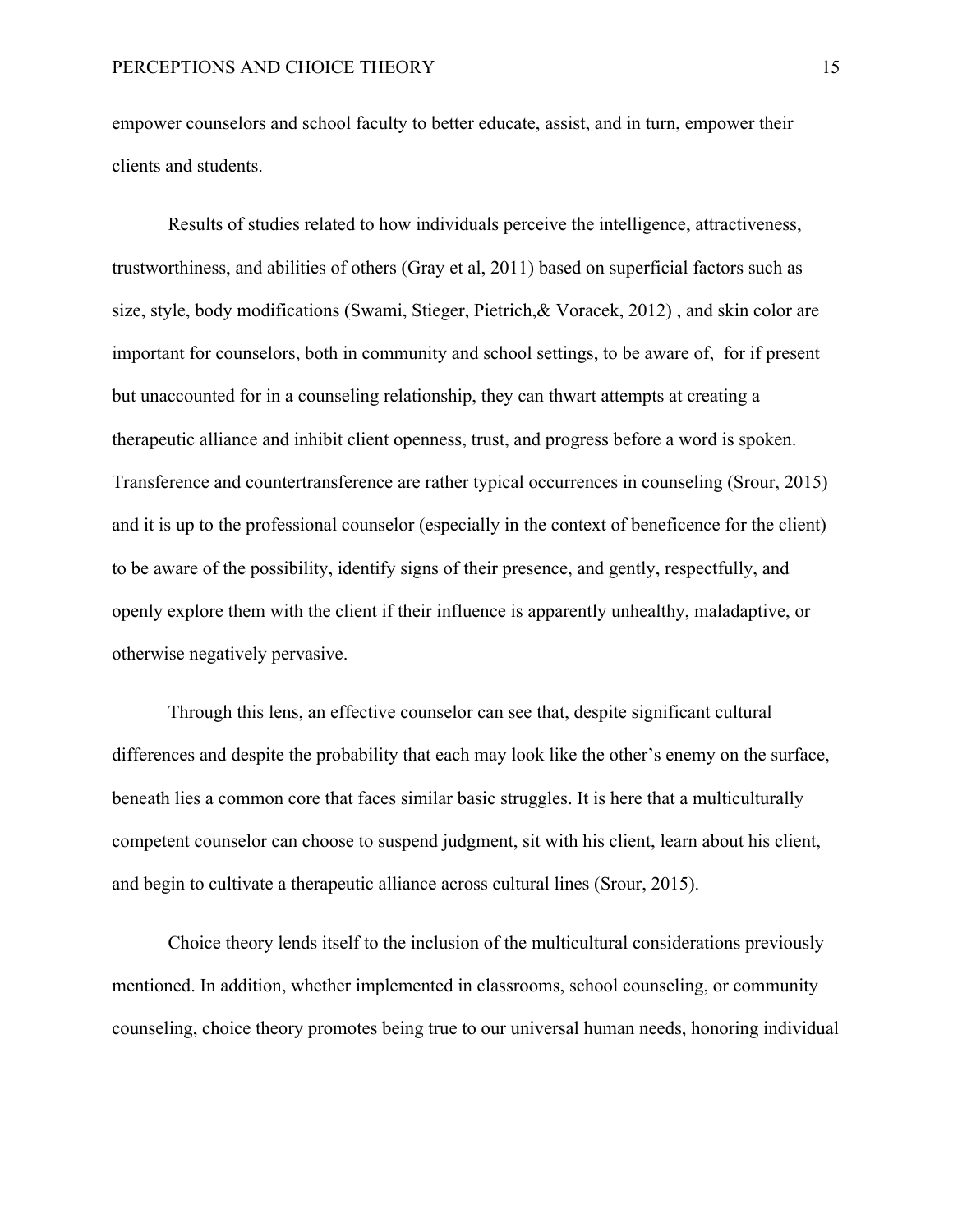differences, and creating positive interpersonal and therapeutic relationships that foster

accountability, understanding, freedom, and growth.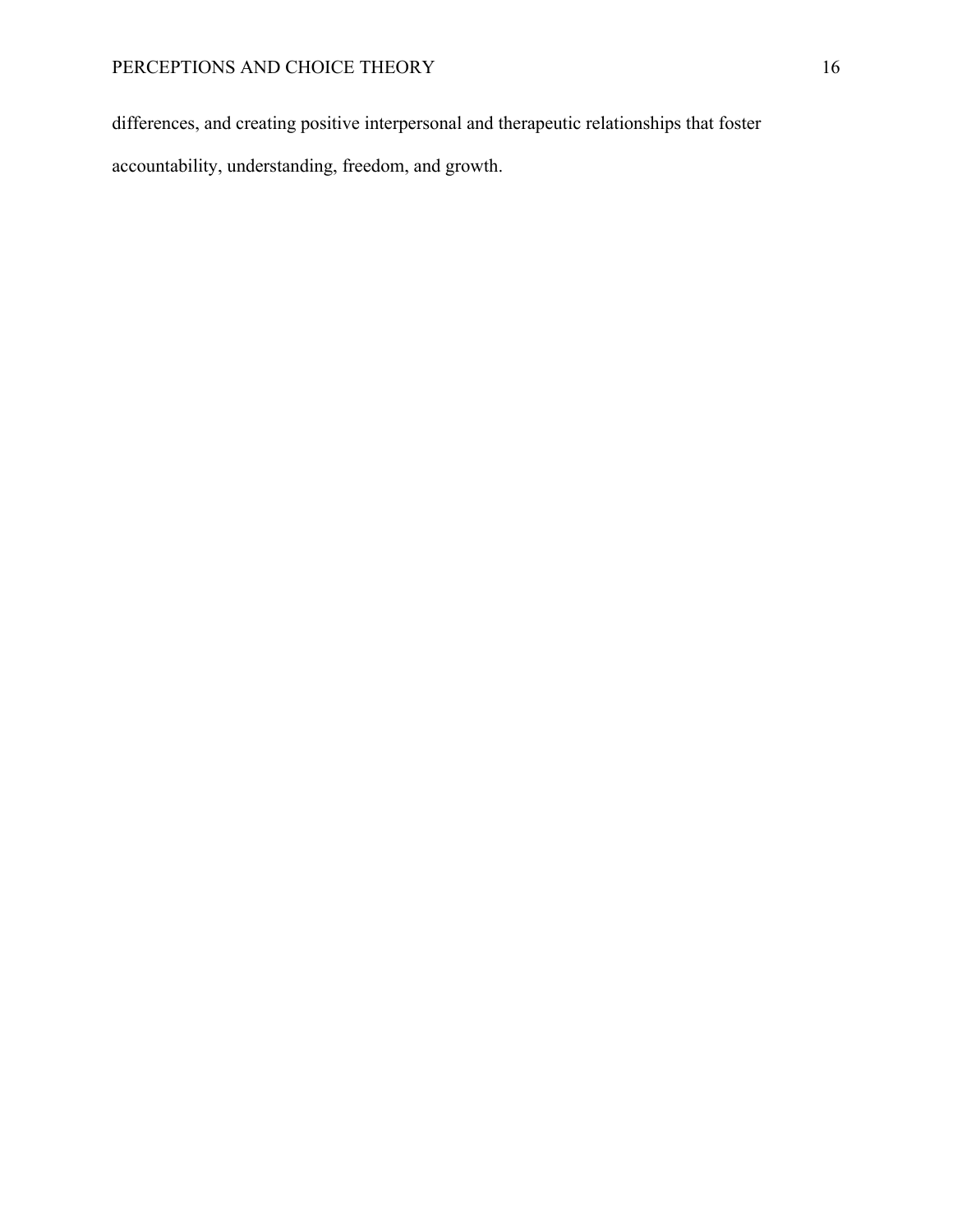# **References**

- Schiff, W. (1981). *Perception: An Applied Approach, 4th Edition.* New York, NY. Houghton-Mifflin Harcourt Publishing Company.
- Wubbolding, R. (2015). Glasser quality school. *Group Dynamics, Theory, Research, and Practice, 11*(4), 253-261.
- Burkitt, I. (2013). Self and others in the field of perception: the role of microdialogue, feeling, and emotion in perception. *Theoretical and Philosophical Psychology, 33*(4), 267-279.
- Gray, K., Knobe, J., Sheskin, M., & Bloom, P. (2011). More than a body: mind perception and the nature of objectification. *Journal of Personality and Social Psychology, 101*(6), 1207- 1220.
- Mihalits, D. (2015). Voices in between: cultural interchange in dynamic psychotherapy. *Culture and Psychology, 21*(1), 124-136.
- Stieger, S., Pietching, J., Voracek, M. (2012). The influence of facial piercings and observer personality on perceptions of physical attractiveness and intelligence. *European Psychologist, 17*(3), 213-221.
- Wubbolding, R. (2015). The voice of William glasser: accessing the continuing evolution of reality therapy. *Journal of Mental Health Counseling, 37*(3), 189-205.
- Howatt, W. (2001). The evolution of reality therapy to choice therapy. *International Journal of Choice Theory and Reality Therapy, 21*(1), 7-12.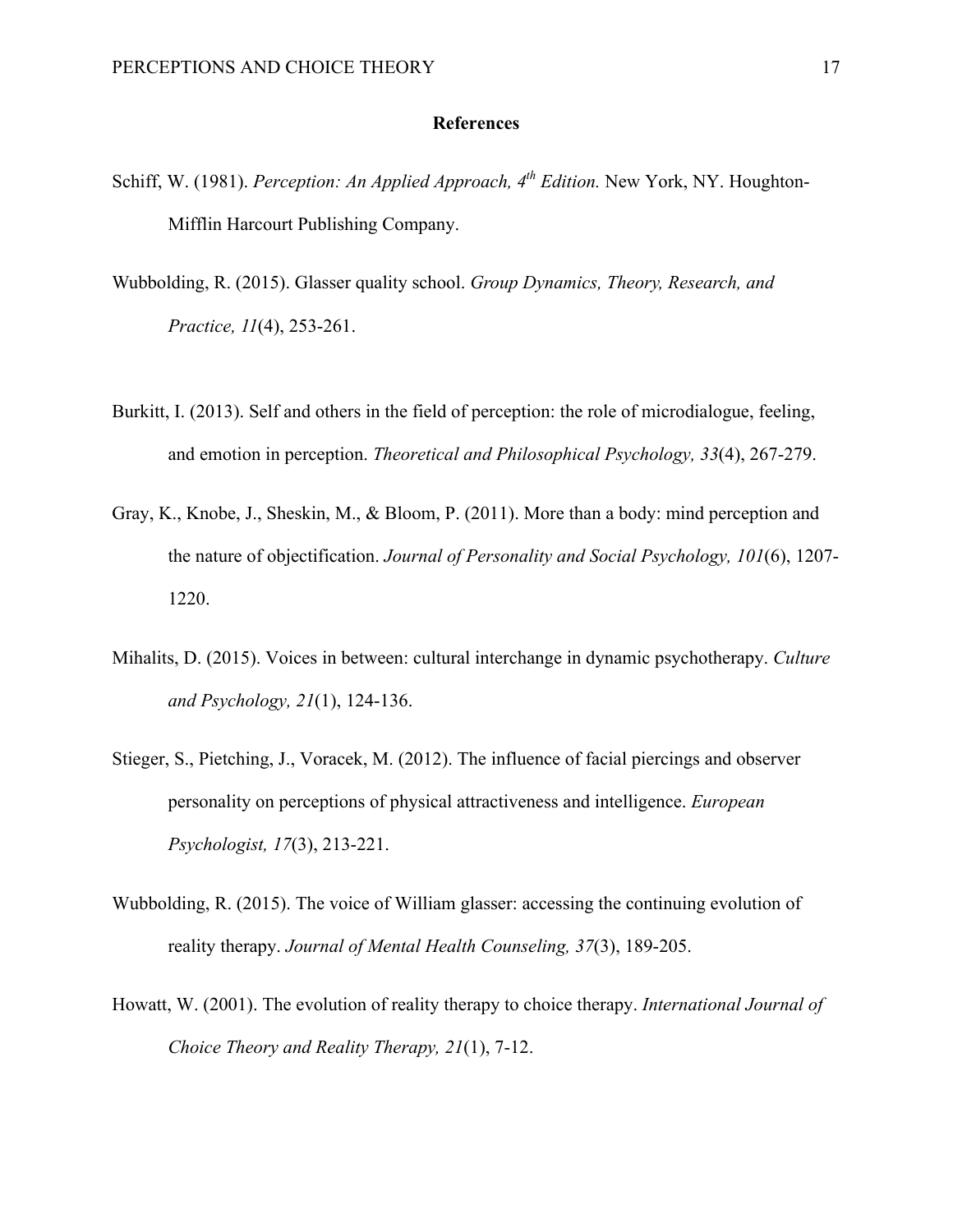- Sharf, R. (2012). *Theories of Psychotherapy and Counseling, 5th Edition.* Belmont, CA. Brooks/Cole, Cengage LearningInc.
- Evans, D. (1982). What are you doing? An interview with william glasser. *Personnel and Guidance Journal, 60*(8), 460-465.
- Robertson, D., King-Killimanus, B., & Kenny, R. (2016). Negative perceptions of aging predict longitudinal decline in cognitive function. *Psychology and Aging, 31*(1), 71-81.
- Srour, R. (2015). Transference and countertransference issues during times of violent political conflict: The Arab therapist-Jewish patient dyad. *Clinical Social Work Journal, 42*(4), 407-418.